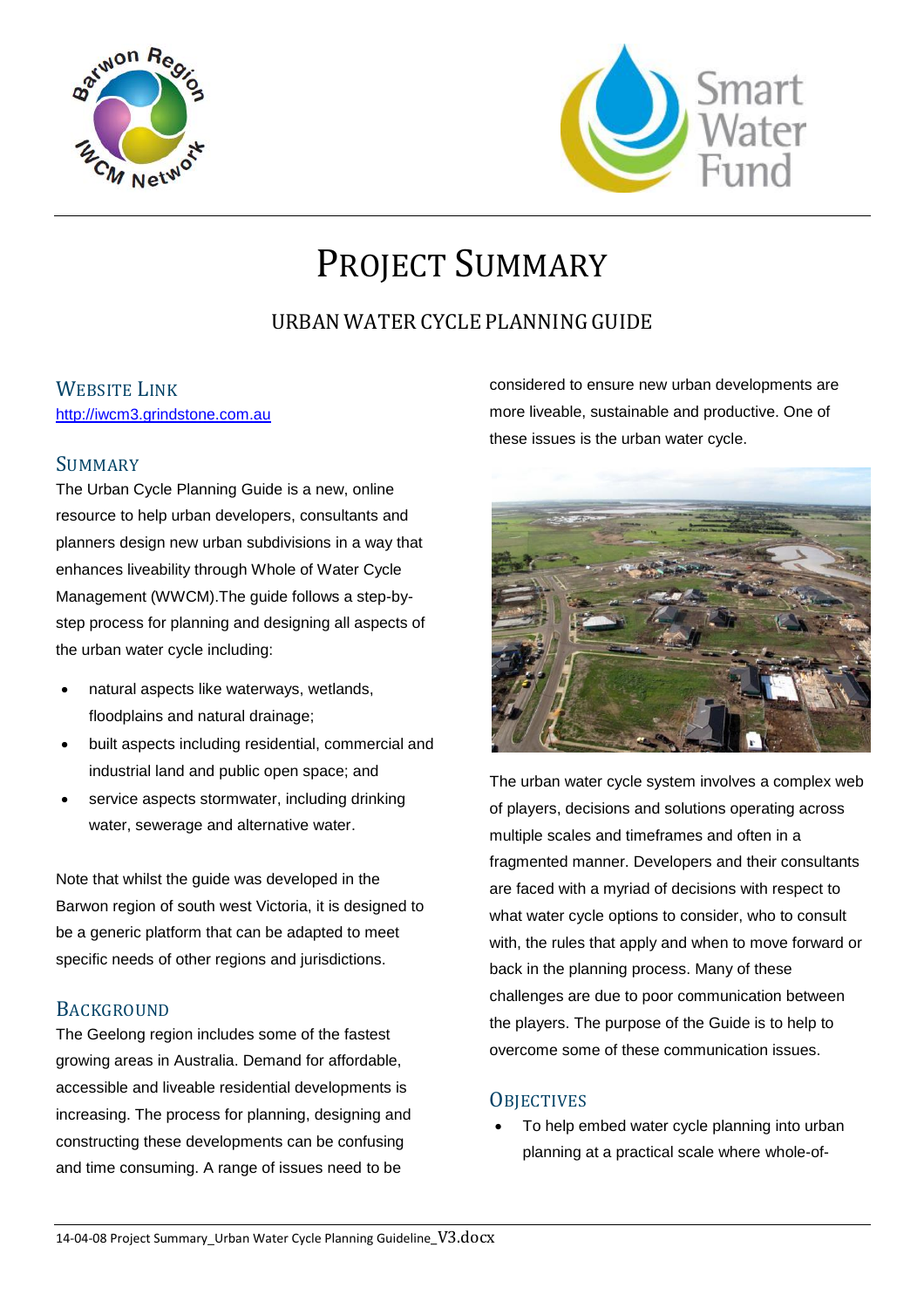



solutions can make a real difference to the livability of new urban developments.

- To improve communication between developers and agencies with respect to decisions regarding water cycle issues in the planning process.
- To develop a consistent planning approach to managing water cycle issues in new urban developments.
- To develop an adaptable toolbox of information, case studies and resources for whole of water cycle management at a precinct scale.

# **METHOD**

The guide's structure is designed to help developers and consultants apply Whole of Water Cycle Management (WWCM) to their decision-making for new urban development proposals. There are two layers to the structure:

- 1. Working through three progressive modules (or stages) of WWCM planning, Conceptual, Functional and Detailed;
- 2. Considering all aspects of the urban water cycle in a preferred sequence i.e. the 'flowpath'.

**Figure 1 The three modules for progressing a development's WWCM plan**

# THREE 'MODULES'

The process requires the user to progress through the three modules (or stages) of increasing detail and resolution (Figure 1)

The Concept stage is designed to get the parties communicating and is all about sharing ideas. This stage is important to flag potential benefits of whole-ofwater cycle management thinking and to prevent lost time and effort being directed to unachievable options.

The Functional stage aligns closely to the traditional 'master planning' stage and is all about identifying options and making decisions.

The Detailed stage is where the final design solutions are agreed and supported. This staged approach will help to ensure the right information is provided to the right people, at the right time and in the right form. This will save money and time.

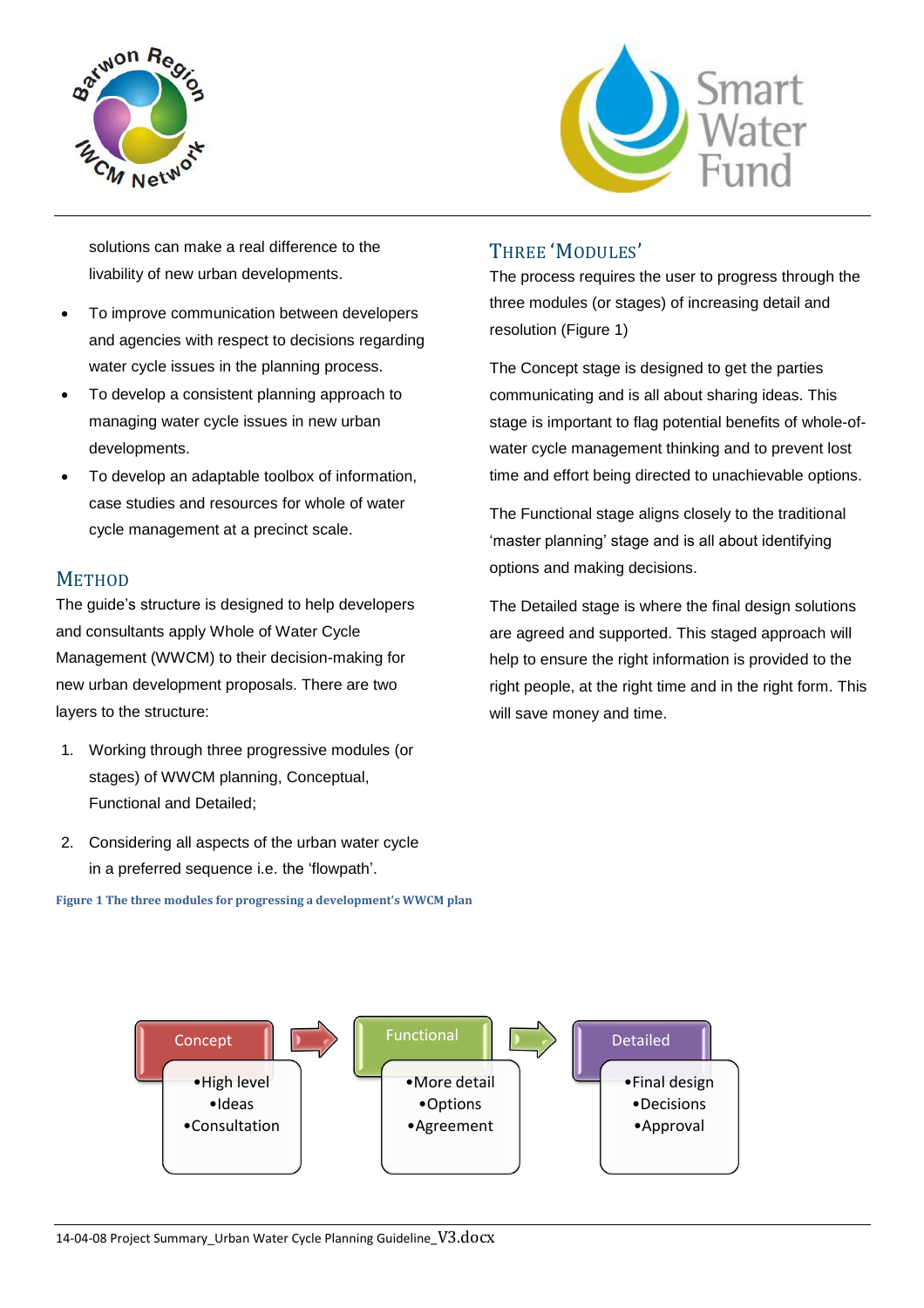



# FOLLOWING THE 'FLOWPATH'

Regardless of the module, there is a preferred sequence to the order of how each aspect of the urban water cycle is considered. The natural water cycle aspects such as waterways, floodplains and major drainage are considered before a land use plan is developed and applied to the area. Servicing aspects including water sensitive urban design, drinking water, sewerage and alternative water are discussed after the land use plan.

This sequence , or 'Flowpath' is designed to ensure urban planning is in sync with the natural water cycle aspects, the precinct will take advantage of water cycle assets to be a more liveable place to live and that the servicing costs of water cycle management infrastructure cost effective and efficient (Figure 2).

By following the flowpath, developers will be provided with valuable advice and useful tools to help them fulfil the planning agency requirements and to identify the solutions that produce the most benefits.